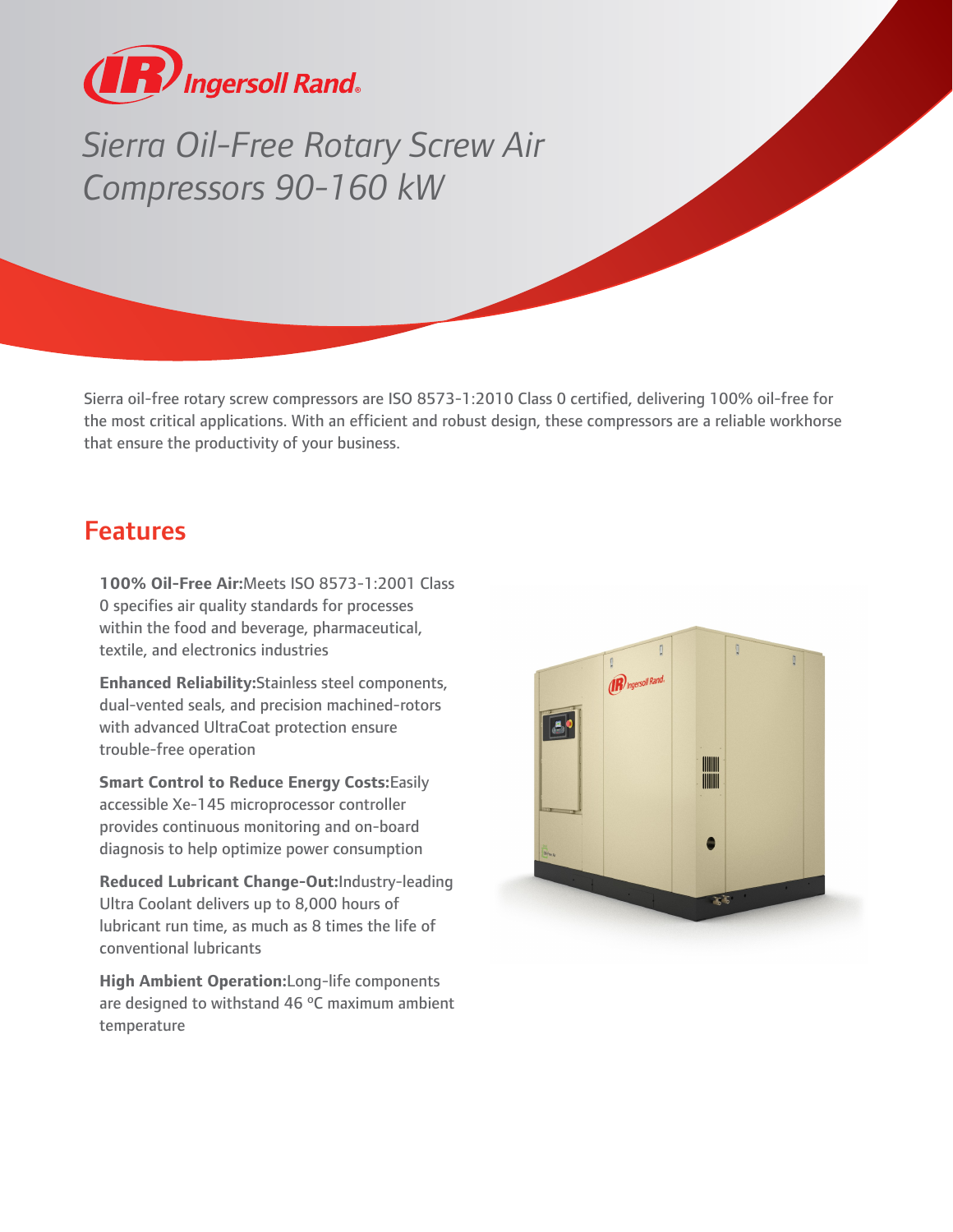## Model Specifications

| <b>Model</b> | <b>Frequency (Hz)</b> | <b>Nominal Power kW (hp)</b> | Capacity m3/min<br>(scfm) | <b>Rated Pressure bar g</b><br>(psig) |
|--------------|-----------------------|------------------------------|---------------------------|---------------------------------------|
| <b>SL90</b>  | 50                    | 90 (125)                     | 16.1 (568)                | 7.0 (100)                             |
| SL110        | 50                    | 110 (150)                    | 19.4 (685)                | 7.0 (100)                             |
| SL132        | 50                    | 132 (200)                    | 22.6 (798)                | 7.0(100)                              |
| SL150        | 50                    | 150 (250)                    | 25.9 (915)                | 7.0 (100)                             |
| <b>SM90</b>  | 50                    | 90 (125)                     | 13.6 (480)                | 8.5 (125)                             |
| SM110        | 50                    | 110 (150)                    | 18.0 (636)                | 8.5 (125)                             |
| SM132        | 50                    | 132 (200)                    | 21.4 (756)                | 8.5 (125)                             |
| SM150        | 50                    | 150 (250)                    | 25.9 (915)                | 8.5 (125)                             |
| SH90         | 50                    | 90 (125)                     | 13.0 (459)                | 10.0 (150)                            |
| SH110        | 50                    | 110 (150)                    | 15.3 (540)                | 10.0 (150)                            |
| SH132        | 50                    | 132 (200)                    | 18.8 (664)                | 10.0 (150)                            |
| SH150        | 50                    | 150 (250)                    | 22.1 / 780                | 10.0 (150)                            |
| L125         | 60                    | 90 (125)                     | 16.6 / 585                | 7.0 (100)                             |
| L150         | 60                    | 110 (150)                    | 19.5 (690)                | 7.0 (100)                             |
| L200         | 60                    | 132 (200)                    | 25.8 (911)                | 7.0 (100)                             |
| L250         | 60                    | 150 (250)                    | 33.5 (1182)               | 7.0 (100)                             |
| H125         | 60                    | 90 (125)                     | 14.8 (523)                | 8.5 (125)                             |
| H150         | 60                    | 110 (150)                    | 19.5 (690)                | 8.5 (125)                             |
| H200         | 60                    | 132 (200)                    | 24.2 (854)                | 8.5 (125)                             |
| H250         | 60                    | 150 (250)                    | 30.3 (1070)               | 8.5 (125)                             |
| <b>HH125</b> | 60                    | 90 (125)                     | 13.5 (477)                | 10.0 (150)                            |
| <b>HH150</b> | 60                    | 110 (150)                    | 16.0 (565)                | 10.0 (150)                            |
| HH200        | 60                    | 132 (200)                    | 21.5 (759)                | 10.0 (150)                            |
| <b>HH250</b> | 60                    | 150 (250)                    | 25.6 (905)                | 10.0 (150)                            |